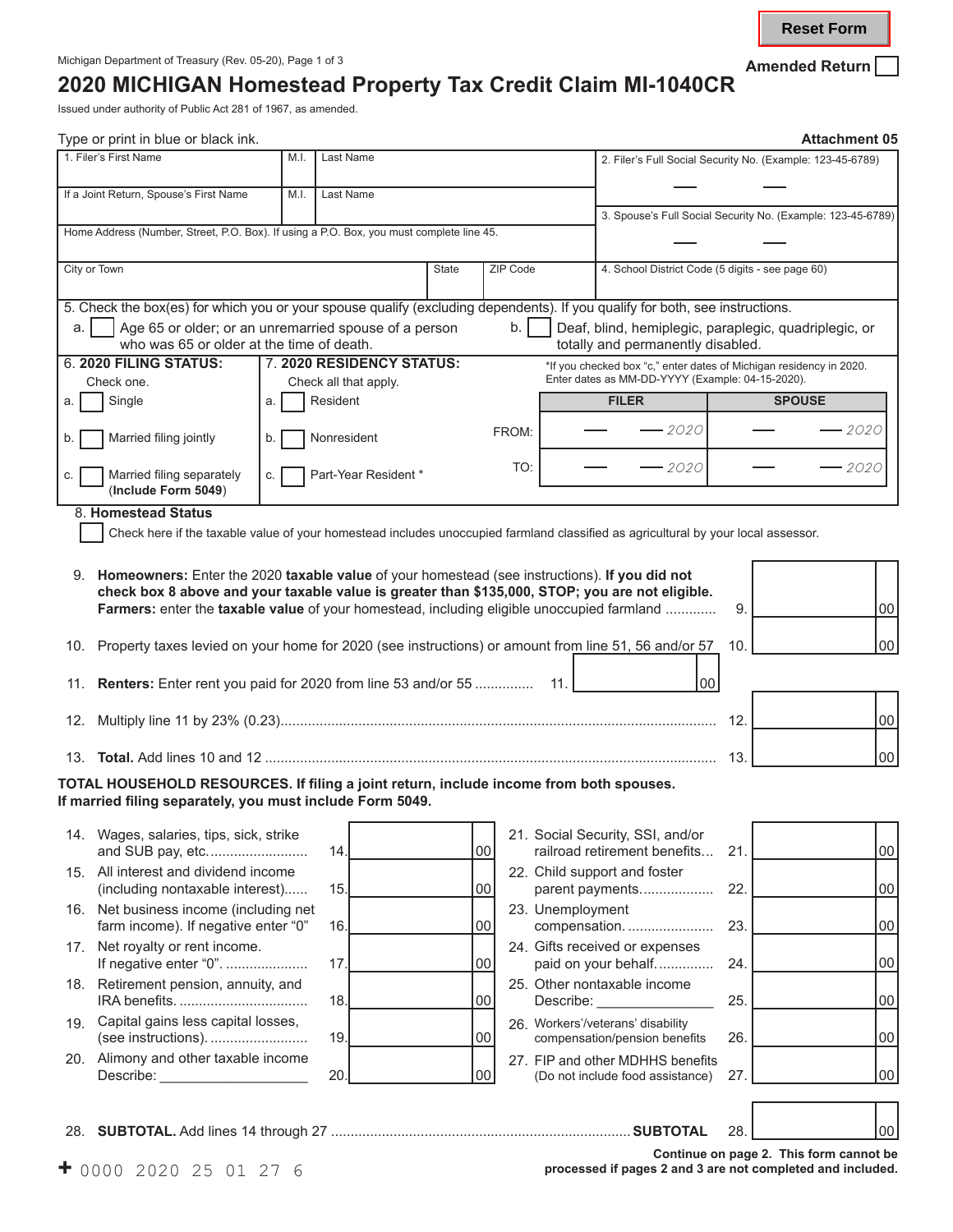Filer's Full Social Security Number

| 30. Other adjustments (see instructions).<br>30.<br>00                                                            | 29. | 00     |    |
|-------------------------------------------------------------------------------------------------------------------|-----|--------|----|
| 31. Medical insurance/HMO premiums you paid for you and your family<br>00                                         |     |        |    |
|                                                                                                                   | 32. |        | 00 |
| 33. <b>TOTAL HOUSEHOLD RESOURCES.</b> Subtract line 32 from line 29.                                              |     | 00     |    |
| 34. Multiply line 33 by 3.2% (0.032) or by the percent in Table 2 (see instructions). If negative, enter "0". 34. |     | 00     |    |
| 35. Subtract line 34 from line 13 and enter the amount here. If line 34 is greater than line 13, enter "0"        |     | 00     |    |
| PART 1: ALLOWABLE COMPUTATION Complete <u>one</u> of the sections below, either A, B, or C (see instructions).    |     |        |    |
| SECTION A: SENIOR CLAIMANTS (if you checked only box 5a)                                                          |     |        |    |
|                                                                                                                   | 36. | $00\,$ |    |
| 37. Percentage from Table A (see instructions) that applies to the amount<br>$\%$                                 |     |        |    |
|                                                                                                                   |     | 00     |    |
| SECTION B: DISABLED CLAIMANTS (if you checked only box 5b, or both boxes 5a and 5b)                               |     |        |    |
|                                                                                                                   |     | 00     |    |
| SECTION C: ALL OTHER CLAIMANTS (if you did not check box 5a or 5b)                                                |     |        |    |
|                                                                                                                   | 40. | 00     |    |
| 41. Multiply amount on line 40 by 60% (0.60). Enter amount here and on line 42 (maximum \$1,500)                  | 41. | loo    |    |
| PART 2: PROPERTY TAX CREDIT CALCULATION All filers must complete this section.                                    |     |        |    |
| 42. Enter amount from line 38, 39 or 41, or from Worksheet 4 (see instructions) for FIP/MDHHS                     | 42. | 00     |    |
| 43. Percentage from Table B (see instructions) that applies to the amount<br>$\%$                                 |     |        |    |

and if you file an MI-1040, carry this amount to MI-1040, line 25......................................................... 44. **NOTE: Seniors who pay rent (including rent paid to adult care facilities):** Complete

44. **PROPERTY TAX CREDIT.** Multiply amount on line 42 by percentage on line 43. Enter amount here

Worksheet 5 in the MI-1040 book and enter amount from worksheet on line 44 (maximum \$1,500).

00